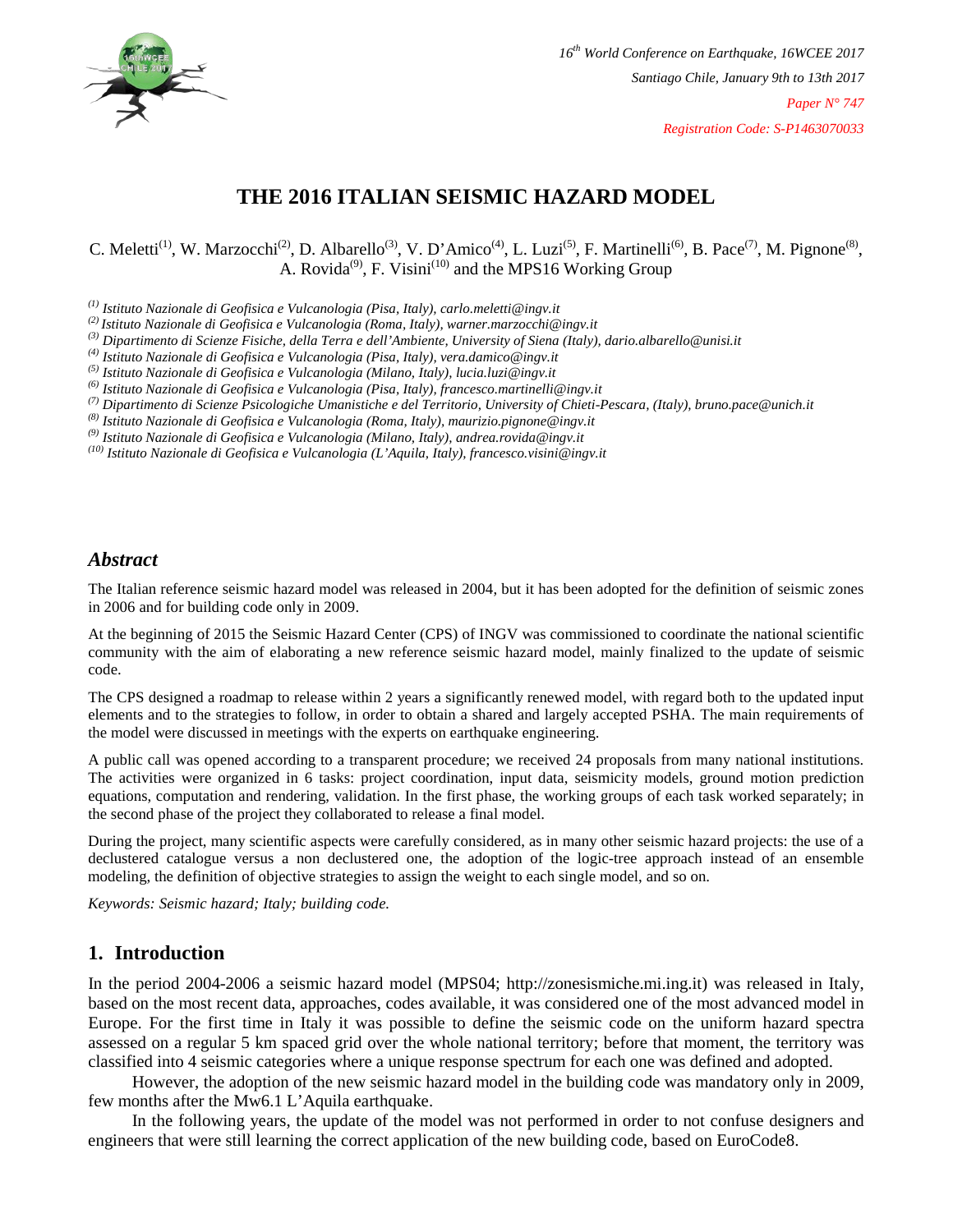

Following the release of the European SHARE hazard model (delivered in 2013; http://www.shareeu.org/), the scientific community observed a generalized increase of PGA values with respect to the Italian reference model and the differences were investigated in order to understand them, considering that the area source model used in SHARE was very similar to that defined in the 2004 national model [1]. Even if the SHARE model was the result of the combination of 3 different approaches to seismicity models (i.e. area sources, faults with background zones, smoothed seismicity), these analyses showed the large influence of the more recent ground-motion prediction equations (GMPE) used in SHARE [2].

In the last 10 years, many new data became available, the computational codes have been largely improved, and so it was time to update the reference hazard model. In 2015, the Seismic Hazard Center (Centro Pericolosità Sismica – CPS), established at National Institute of Geophysics and Volcanology (Istituto Nazionale di Geofisica e Vulcanologia – INGV), started a 2-year project, finalized to define the seismic zones and to update the seismic code, that involved a broad scientific community.

This paper describes the organization of the activities, the different approaches to model the seismicity, the strategies to validate the final model and, in general, the roadmap to define the new seismic hazard model

### **2. The seismic hazard in Italy**

Since the late '70s Italy have had a long history on seismic hazard assessment. The first application dates back to the Irpinia 1980 earthquake (Mw 6.9), when a very preliminary attempt was performed to better define the seismic zones; the 8100 Italian municipalities were classified into 3 zones, each corresponding to a response spectrum defined for the design of new buildings.

In 1996, a seismic hazard model [3] was produced adopting the standard Cornell approach [4]; that model used the first seismogenic zonation released for Italy [5] and a new earthquake catalog [6] compiled for hazard application (that means a declustered catalog for events above the damage threshold). A new hazard model was then released in 2000 [7], but none of these models was used for updating the seismic zones.

In 2002, an earthquake (Mw 5.7) struck an area that had never been considered a seismic zone by national or regional administration, even if the available hazard models indicated that area as seismic. As a consequence of that earthquake, the seismic zones were immediately updated by taking into account the [7] model and an Ordinance by Prime Minister defined the design spectra for each seismic zone and the requirements for compiling a new seismic hazard model of Italy within 1 year. In April 2004, the new model (MPS04; http://zonesismiche.mi.ingv.it) [8] was released and the High Risks Committee of the Civil Protection Department verified that the model was consistent with the requirements delineated in the Ordinance. In 2006 the map of PGA with 10% probability of exceedance in 50 years was published in the Official Gazette as the reference seismic hazard model for Italy and identified as general criterion to define the seismic zones; 4 seismic zones were defined according to the expected PGA values. The identification of the seismic zones is competence of the Regional administrations: those Regions that want to update the seismic classification of their municipalities have to consider the seismic hazard values, but it is not mandatory for the Regions to adequate the seismic zones to the hazard model.

In the years 2006-2007, new maps were released for 9 probabilities of exceedance for PGA and 10 spectral accelerations [9] (http://esse1.mi.ingv.it) using the same approach of [8]. The detailed data now available suggested their adoption to define directly the seismic action in the building code that was in preparation at that time. For a 5 km-spaced grid, covering all Italian territory, a design spectrum is now defined according to the EuroCode8 spectrum shape that minimizes the residuals with respect to the computed uniform hazard spectrum. The current building code (Norme Tecniche per le Costruzioni) [10] defines the design spectrum site by site and no longer for seismic zones. The seismic zones are now purely an instrument to identify the priority areas for initiatives of risk reduction or microzonation analysis.

However, only after the 2009 Mw6.1 L'Aquila earthquake [10] become mandatory, after a long phase in which new and old building codes coexisted. This Mw6.1 earthquake was considered by many people a test for the seismic hazard model. The same happened after the 2012 Emilia earthquake (Mw 5.9) that occurred in an area of moderate hazard. Being a probabilistic assessment, of course the only meaningful test is to verify, e.g. assuming a 475-year return period, whether over a 50-year period more than 10% of the national territory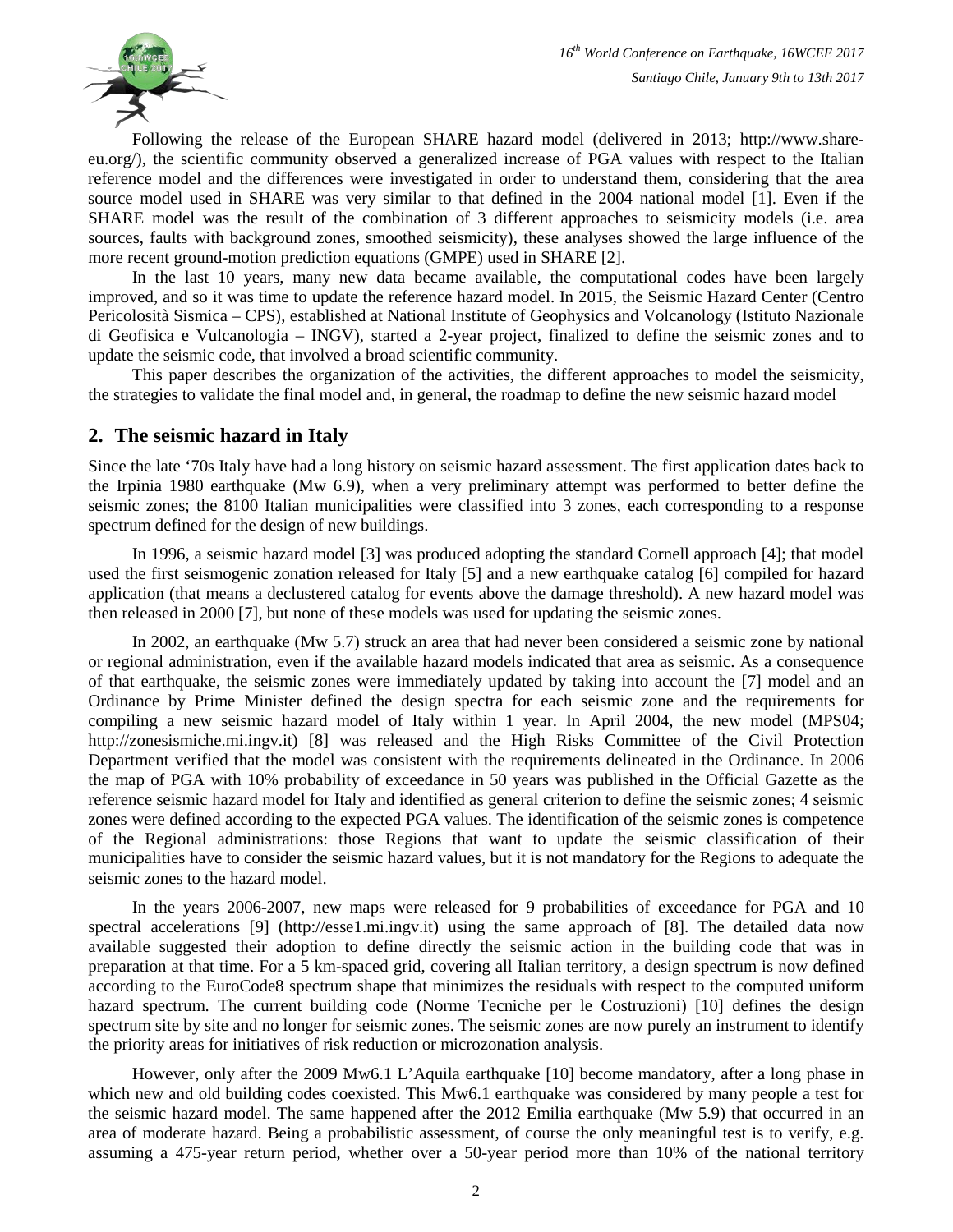

experiences ground accelerations higher than those expected. Nevertheless, some comparisons were performed and the PGA recordings resulted compatible with the range of values proposed by the national reference model for different return periods, both for the 2009 [11] and for the 2012 earthquake [12].

# **3. The comparison with SHARE EU project**

In 2013, the SHARE EU project released a new seismic hazard model for Europe (http://www.share-eu.org/) [13], also with the contribution of the authors of the Italian reference model (MPS04; [8], [9]). Immediately, the comparisons between the two models started, not only to understand the impact of new data and approaches on the seismic hazard, but also to evaluate if the reference model for Italy is still reliable or not.

The main differences between the two approaches consist in the definition of the seismic sources (one single area source model in MPS04, the combination of area source, faults and smoothed seismicity models in SHARE) and in the GMPEs adopted (SHARE uses a set of GMPEs recently developed on the basis of a large dataset of accelerometric recordings). [2] and [14] investigated the results of the two models in terms of PGA maps, hazard curves and uniform hazard spectra (UHS) for selected localities. The cause of largest differences seems to be the different adopted GMPEs. By comparing UHS for some sites, in SHARE the expected accelerations are larger than in MPS04 for PGA and spectral ordinates up to 0.3 second, while lower for spectral periods greater than 0.3 second; the same behavior appears comparing the GMPEs adopted in the two models.

More tests were performed in [14] by analyzing separately the PSHA results obtained by the 3 source models adopted in SHARE (i.e., area sources, fault sources with background, and a redefined smoothed seismicity model). Results show that, besides the strong impact of the GMPEs, the differences on the seismic hazard estimated among the 3 source models are relevant and, in particular, for some selected test sites, the faultbased model returns lowest estimates of hazard.

### **4. The designed roadmap for a new model**

At the beginning of 2015, the Italian Civil Protection Department (DPC) funded the Seismic Hazard Center of INGV for a 2-years project aimed at releasing a new seismic hazard model of Italy. The [8,9] model is still the reference model in use for seismic zoning and for building code, but it is 11 years old and, thus, it represents the state of the art and available knowledge at 2004. Now many new data are available, modern and more sophisticated computational codes were released, so it is possible to realize an updated hazard model that can take into account the bulk of new geological and seismological evidences.

Some key points of the project were agreed with DPC in order to obtain a large participation and consensus to the project, briefly summarized here: (i) the adoption of international standards according to the state of the art PSHA (e.g. [15], [13]); (ii) open and transparent procedures, with the participation of the national scientific community; (iii) release of fully reproducible data and transfer to decision makers; (iv) the involvement of the scientific community in proposing data, models and approaches; (v) the model will be the result of the combination of the best available data in a logic-tree framework to fully explore the epistemic uncertainty; (vi) the model will be determined after the "validation" of each single branch and of the whole model with respect to the observables and through shared approaches.

The main requirements of the new hazard model were discussed together with the national earthquake engineering community, which defined the features of the seismic hazard model to be adopted by the building code: the time-independent model has to cover the national territory, the reference soil is rock (Vs30  $> 800$ m/s), the hazard will be expressed in terms of PGA, PGV, PGD, spectral acceleration, velocity, displacement, macroseismic intensity, the spectral ordinates to be assessed are between 0.05 and 4 seconds, and the return periods from 30 to 2500 years (probably extended to 10000 years).

A call was opened in April for 1 month and CPS asked the contribution for one of the 5 tasks defined: Input Data, Seismicity models, Ground-Motion Prediction Equations, Computation and Rendering, Validation. We received 24 proposals mainly focused on input data and seismicity models. More than 150 researchers are involved in the submitted proposals. One more task is the Project coordination, in which Italian experts on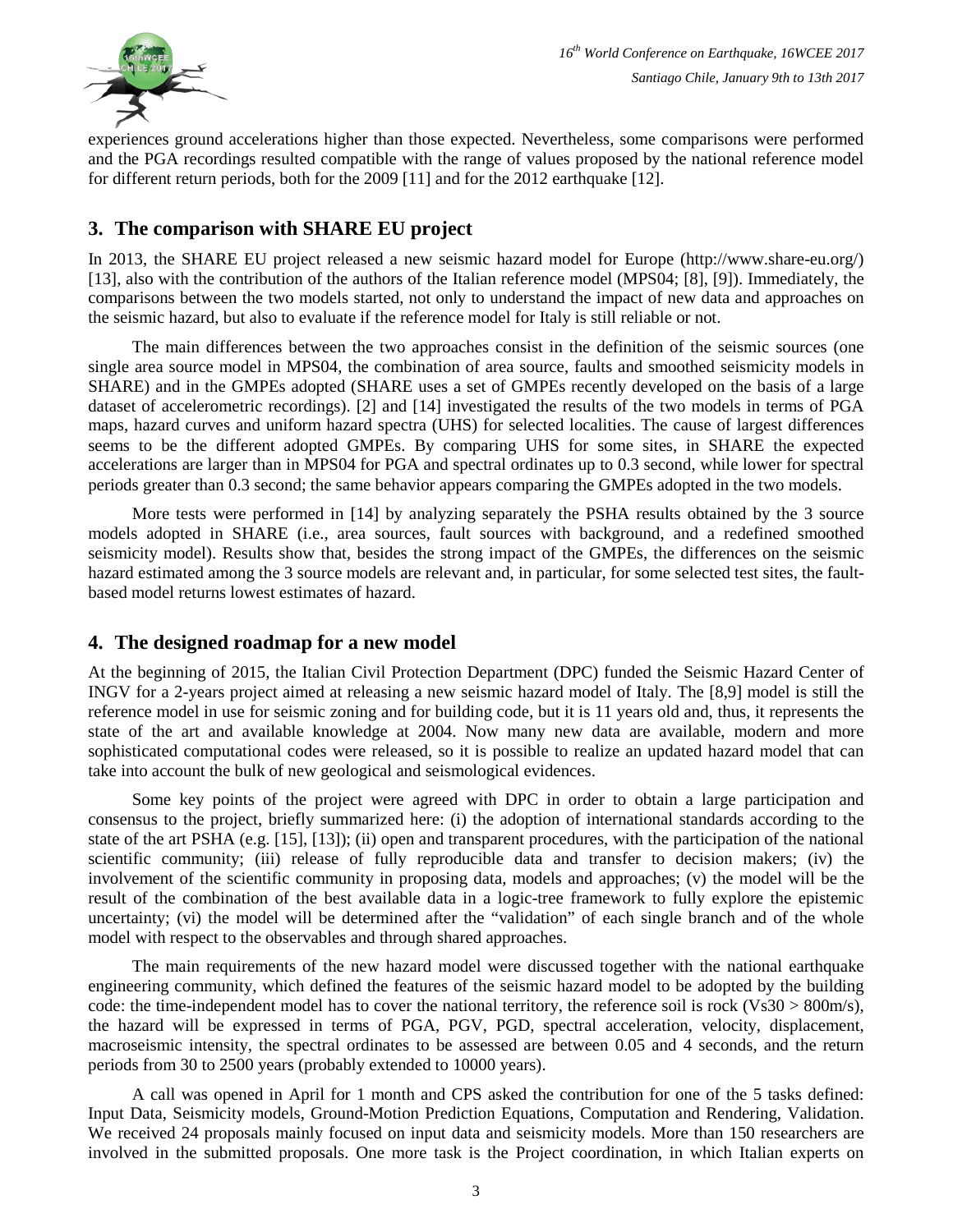

seismic hazard from different institutions were invited to participate. This task evaluated all the proposals and only 3 out of 24 proposals were rejected being not consistent with the requirements of the call. The project started with separated activities of each tasks.

The deadlines for MPS16 (Mappa di Pericolosità Sismica 2016) were strict, due to the agreement between DPC and CPS. In November 2015, each research team released a first preliminary version of its deliverable; in June 2016 the final version of each deliverable was released; in December 2016 the final model has to be elaborated and released.

 $\Box$  The following subsections describe the activities performed by each task. It is only a very synthetic description of the large amount of work done during the MPS16 project; more detailed reports will be delivered in the first half of 2017.

#### **4.1. Task 1 – Project Coordination**

This task is in charge of the supervision of the entire project. The CPS coordinators are also the coordinators of this task, as well as of the MPS16 whole project. Task 1 was informed about all the ongoing activities, it defined the deadlines and the general strategies to create the model, it fixed some general rules to be adopted by the project (e.g.: the area to be analyzed, the computational grid, and so on), but also some critical aspects to be considered, such as how to assign the final weights to the branches of the logic tree, how to handle the declustering of the earthquake catalog, how to combine seismicity models based on earthquake data and model based on geodetic approach, if the final model will be the mean or the median model.

#### **4.2. Task 2 – Input Data**

This task is in charge of selecting all basic data useful for the project, in order to have a common dataset of information. Many deliverables were released from this task, starting from a new earthquake catalog that updates the previous versions. The CPTI15 catalog (http://emidius.mi.ingv.it/CPTI15) contains more than 4500 records, from 1000 AD to 2014, compiled with homogeneous criteria with regard to location and magnitude of each event; for the pre-instrumental period, the moment magnitude was assessed on the basis of the distribution of macroseismic intensities, now available for every earthquake in the Italian territory. The catalog was then declustered with the [16] algorithm and its time-interval completeness was also defined according both a historical and a statistical approach.

For the Etna volcanic area, characterized by a frequent and shallow although moderate seismicity, a specific earthquake catalog was compiled for moment magnitude from 3.0.

An updated catalog of focal mechanisms and moment tensors was compiled for the time period 1980-2015 from magnitude 4.5. This catalog is the input for the evaluation of the prevalent focal mechanism over a regular grid or single area sources, in order to guide the definition of the predominant style of rupture to be associated to each seismic source for the application of the GMPEs.

A coherent and validated GPS velocity solution for the Mediterranean area was also released. It is based on a combination of different solutions, fully re-processed, provided by the analysis centers at INGV. More than 1600 velocity vectors (three components with relevant uncertainties) are the inputs for two seismicity models that use deformation data instead of the earthquake catalog for estimating the seismicity rates on a regular grid. This information was also one of the objective criteria used for designing the area sources.

Data about seismogenic sources are available through the DISS database (http://diss.rm.ingv.it/DISS; [17]). It includes faults that are deemed capable of generating earthquakes of Mw≥5.5 and ensures a homogenous input for use in seismic hazard assessment in the considered region. The DISS hosts two types of formalized seismogenic faults stored in two separate GIS layers: crustal faults and subduction zones. For the parameterization of crustal faults, the DISS adopts the Composite Seismogenic Source (CSS) model; the CSS is a simplified 3D model of a fault or fault system containing an unspecified number of aligned earthquake ruptures that were not - or simply could not be - singled out. In addition to this geographic feature, each fault is characterized by geometric parameters (minimum and maximum depth, strike, and dip) and behavior parameters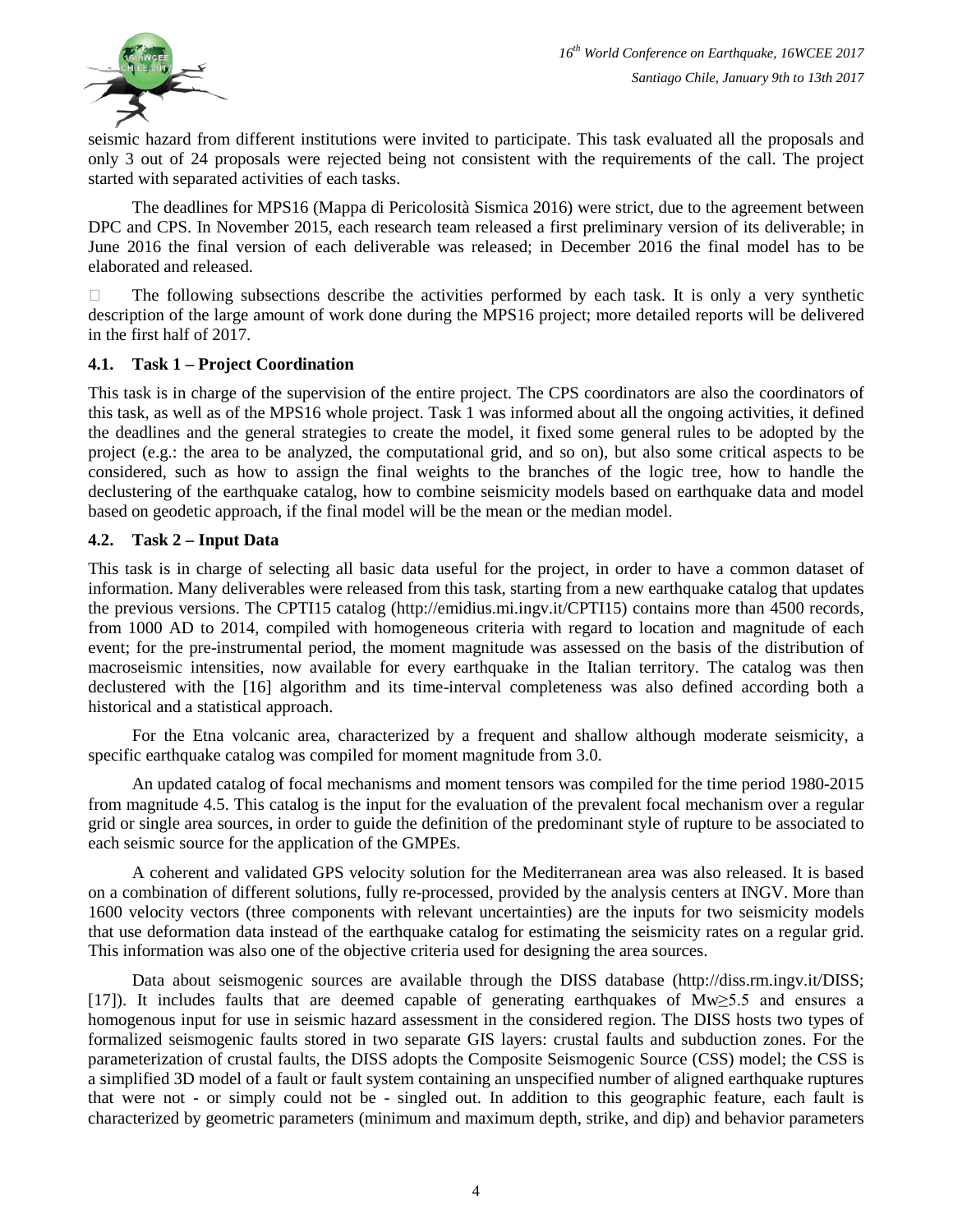

(rake, slip rate, and maximum earthquake magnitude). The DISS database is the input for two seismicity models that use faults for seismicity larger than 5.5 and background area sources for minor seismicity.

The last product here described (among the 13 released deliverables) is the flat file of accelerometric recordings. The file contains available strong motion data for earthquakes in Italy with  $Mw>=4.0$ ; data from 6 foreign earthquakes were added in the magnitude range 6.5-7.5 not sufficiently covered by Italian recordings. These data furnish information for shallow active crustal regions, volcanic areas and subduction zones. This file represents the reference information for the activities of task 4 (selection and ranking of GMPEs) and task 6 (validation).

#### **4.3. Task 3 – Seismicity Models**

Task 3 aims at coordinating and providing the seismicity models proposed by the Working Groups (WGs) and at ensuring the compatibility of these models with the OpenQuake engine platform [18]. Besides these support activities, this task acts as a link between WGs and task 2 that furnish common databases. All the individual requests from the WGs were analyzed and homogenized in order to be summarized in eventually supplementary common database in agreement with task 2.

The first issue of this task concerned how each WG can synthetize its own seismotectonic model into a parametric form, following a standardized scheme. One of the requirements of the project was to claim all steps achieved to build a seismicity model and to furnish scientific information to support each choice, for example for the definition of the tectonic model and the standardization of the seismogenic source parameters, or for the criteria to characterize uncertainties of parameters such as maximum magnitude, earthquake rates and hypocentral parameters. Moreover, task 3 required to share the tools used by WGs to define seismicity models. To these aims, the coordinators also supported WGs with ad-hoc codes to convert parametric forms of seismicity models parameters into the OpenQuake language, checked for the consistency of these parameters with OpenQuake requirements and supported WG for the analyses of the impact of uncertainties of input parameters in terms of variability of the expected ground motions.

The WGs elaborated 12 models at national scale and 1 specific model for the Mt. Etna volcanic area. The 12 models were grouped according to the (main) typology of seismogenic sources: areas (5 models), faults (2 models) and points (5 models).

Within the group of the area source models, we included the seismicity models that defined area sources based on tectonic and seismic regionalization of the territory. Earthquake rates have been evaluated by different approaches, spanning from "classical" fit of individual rates by assuming the Gutenberg-Richter relationship, to stochastic simulation methods for estimation, with a Bayesian hierarchical model, of the position of the changepoint and the rate of the two parts (complete and incomplete) of the data set.

Concerning the group of fault-based models, two models were included for which the geometry of seismogenic sources was derived from the composite and individual sources listed in the DISS database [17]. Earthquake rates were derived from slip rates associated to the faults assuming a Gutenberg-Richter or a characteristic magnitude-frequency distribution.

The third group, i.e. models defined by point sources, includes seismicity models with different characteristics. Two models are based on the spatial smoothed seismicity approaches using a fixed-radius [19] or an adaptive-radius [20] to derive earthquake rates with magnitude equal or greater than the minimum magnitude defined in the historical catalogue. These rates were then distributed over a magnitude-frequency distribution assuming regional distribution of the b-value of the Gutenberg-Richter distribution. A third model is based on the strain field computed by GPS velocity field and estimate seismic moment via [21] equations. It is important to note that this model is seismicity independent as it regards the estimates of the rate of seismic moment. Another model not based on seismicity is included into this group; this model aims at deriving expected earthquake rates by means of numerical modelling optimizations taking into account horizontal GPS velocity field, azimuth of maximum horizontal stress axis and geometry of the known active faults. On-faults and Offfaults rates are computed by means of modified versions of NeoKinema and SHIFT codes [22]. The last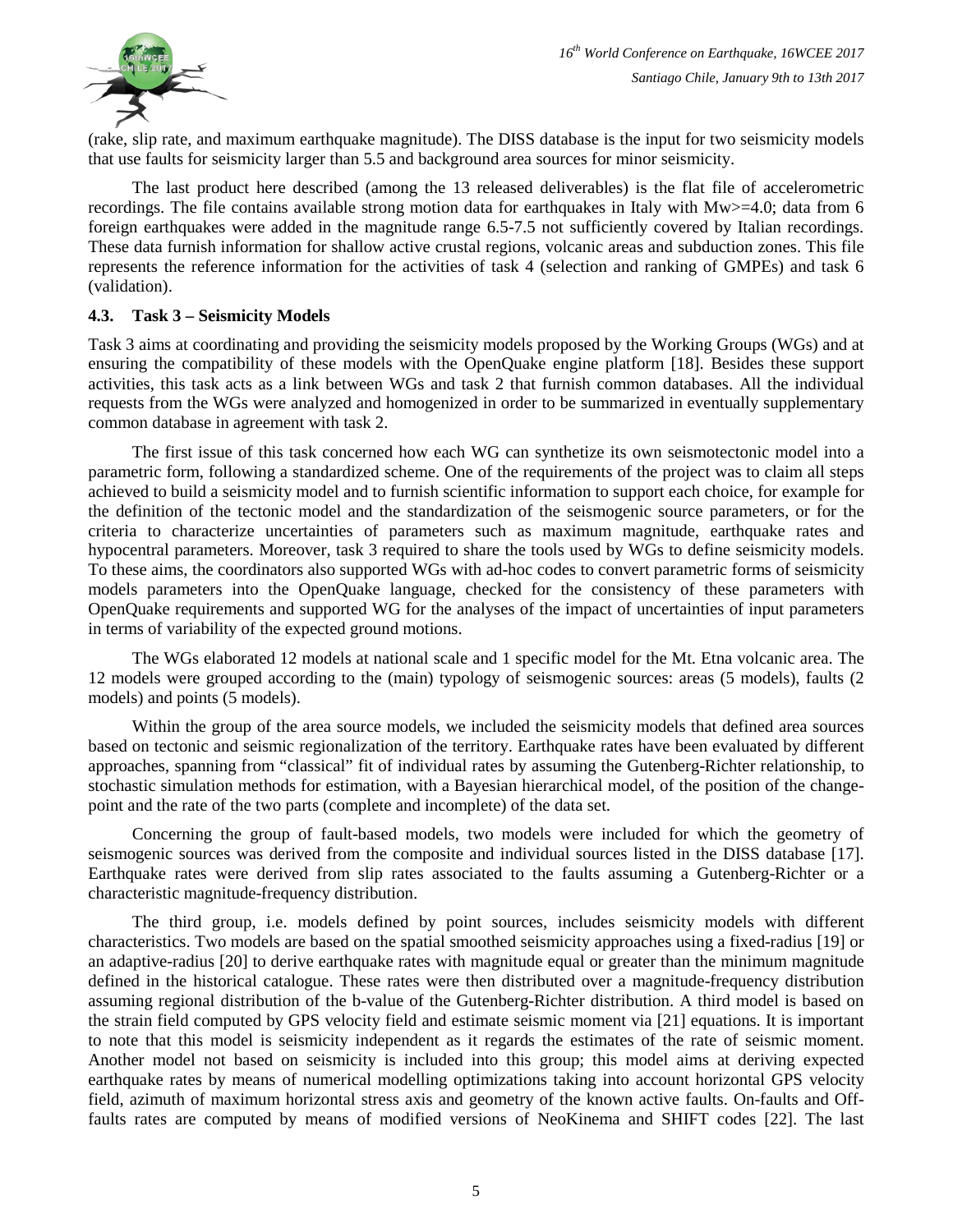

seismicity model included into this group is based on the [23] smoothed seismicity method to derive earthquake rates.

Finally, a local scale seismicity model was developed for the Etna volcanic area. In this case the seismic sources responsible for volcano-tectonic seismicity have been defined with an increasing degree of detail and complexity, in relationship with the large amount of available information. In details, 3 different types of sources were defined: i) areal sources with Gutenberg-Richter relationships calibrated on instrumental and historical earthquake data; ii) faults with activity based both on historical and geometrical-kinematic approaches; iii) point sources with smoothed seismicity from an ad hoc instrumental catalogue.

#### **4.4. Task 4 – Ground-Motion Prediction Equations**

Task 4 aims at analysing the recent GMPEs available for Italy [24], the European area (e.g., [25]), and the NGA-West2 models [26], developed for the latest seismic hazard maps of United States produced by the USGS [27], in order to select a set of GMPEs suitable for the different Italian geodynamic contexts. Such analysis and selection is also carried out for macroseismic intensity prediction equations (IPE).

The performance of each attenuation model was evaluated through the comparison with accelerometric records available in the Italian (itaca.mi.ingv.it: [28], [29]) and European (esm.mi.ingv.it: [30]) strong-motion databases and with Italian macroseismic data (DBMI15; http://emidius.mi.ingv.it/DBMI15), in order to estimate a ranking parameter to be used to assign preliminary weights for each model in the logic tree structure. To this purpose, the accelerometric and macroseismic databases were provided by task 2 and the ranking procedures are chosen in agreement with task 6.

A preselection of the many attenuation relationships available in the literature was performed taking into account the following basic requirements of the MPS16 model: i) the model should uniformly cover the Italian territory and surrounding areas (with exception for volcanic zones); ii) rocky soil conditions and flat topography are considered (although hazard maps for different soil classes could also be released); iii) the hazard is estimated in terms of PGA, PGV, PGD, response spectra in acceleration, velocity and displacement (in the case of PGD and of velocity and displacement spectra, very few GMPEs are available and, thus, they are derived by integration from PGA and acceleration response spectra, respectively), macroseismic intensity and possible additional parameters, such as Housner or Arias intensity; iv) horizontal motion is represented by the geometrical mean of the horizontal components; v) 12 spectral periods, in the range 0.05-4 seconds, are examined.

Activities of task 4 were grouped into two categories: models for ground motion prediction and models for macroseismic intensity prediction.

Concerning the first category, due to the basic role played by GMPEs in PSHA and to the huge number of prediction equations published in the last decade (see the list continuously updated by Douglas at [http://www.gmpe.org.uk/\)](http://www.gmpe.org.uk/), it was decided to focus on selecting and ranking the available models in a proper way rather than to develop new models. In addition to the MPS16 requirements listed above, the selection of suitable GMPEs was also performed according to the criteria of [31] and [32]. Two different strategies for ranking were followed. The first one estimates the performance of each GMPE against recorded strong-motion data available for Italy and Europe for several intensity measures (i.e., PGA, PGV and acceleration spectral ordinates in the range 0.05-4 seconds) using different scoring techniques, included the well-known method based on the loglikelihood value [33], the Euclidean Distance-Based Ranking (EDR) method [34] and two novel methods commonly used for evaluating general probabilistic forecasts, such as the pari-mutuel gambling score [35] and the scoring rule for quantiles [36]. The results of the ranking of models for active shallow crustal regions, and epicentral and Joyner-Boore distances metrics, are shown in Fig. 1.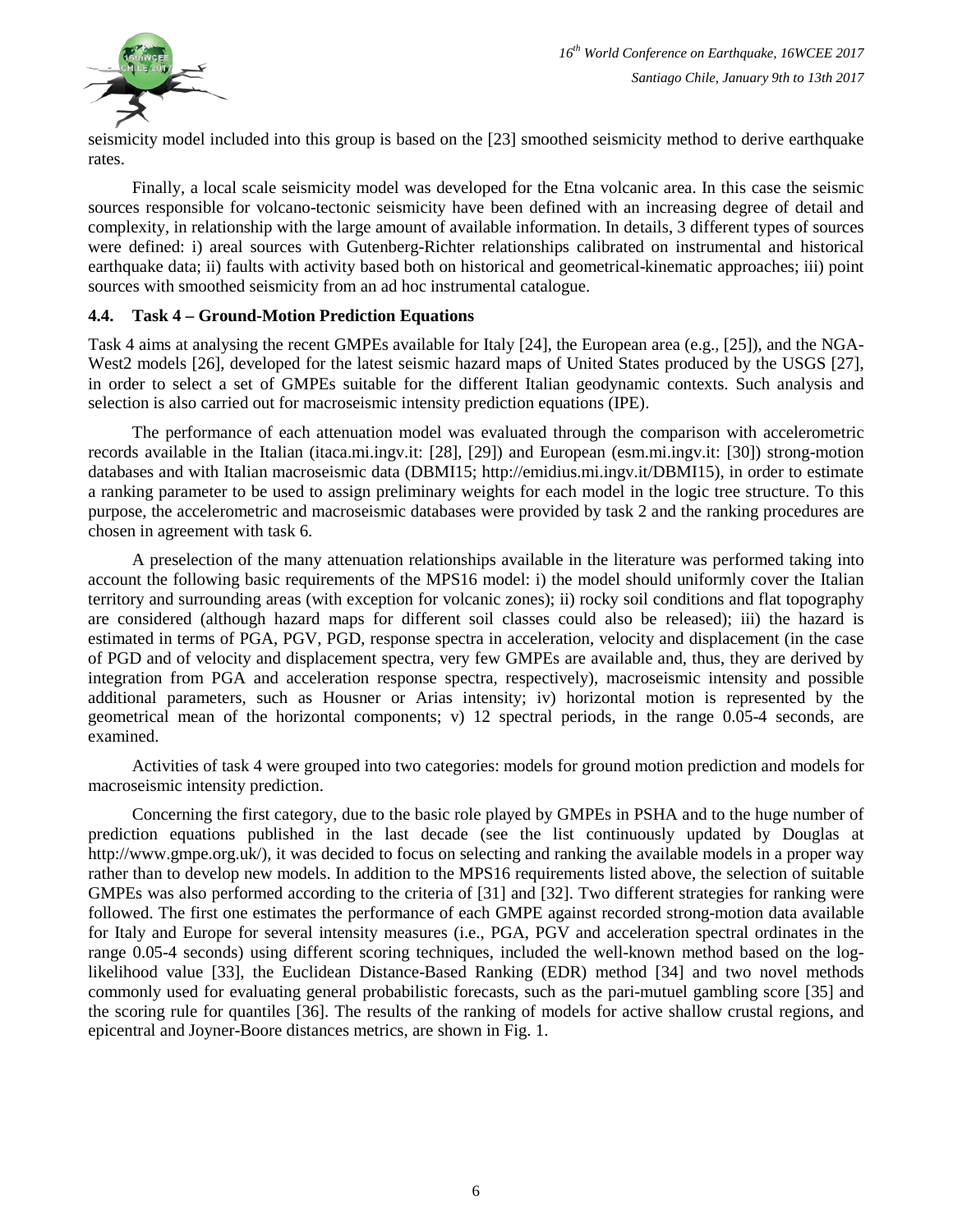

Fig. 1 - Results of the ranking analysis using four methods: LLH (upper left), EDR (upper right), parimutuel gambling score (lower left) and quantile score (lower right). ITA10: [24]; ASB14: [37]; AB10: [40]; BSSA14: [41]; BND14: [38]; KS15: [42]; DBC14: [43].

The best performing models are the one specifically developed for Italy [24] or the most recent European GMPEs ([37], [38]). The second strategy for ranking is based on the comparison among several hazard estimates, produced varying the selected GMPE, and a set of strong-motion data recorded at Italian accelerometric stations where observations are available for at least 25 years. The comparison is performed through a likelihood value computed considering the number of stations where the estimated strong-motion parameter (i.e., PGA and several acceleration spectral ordinates) for a given probability level (or mean return period) is exceeded (for details about the methodology, see [39]).

About the second category, a new model for macroseismic intensity prediction, as a function of moment magnitude and epicentral distance, was developed and the IPE of [44] was updated using the most recent versions of the Italian earthquake catalogue CPTI15 (http://emidius.mi.ingv.it/CPTI15) and macroseismic database DBMI15 (http://emidius.mi.ingv.it/DBMI15) supplied by task 2. In addition, a set of probabilistic attenuation models as a function of epicentral intensity developed for whole Italy and volcanic area of Mount Etna [45] were implemented. Finally, the ranking of a set of selected IPEs for Italy was performed following the approach proposed by [46] using the DBMI15 macroseismic database as validation data set.

Based on ranking results, a score was assigned to each selected attenuation model to derive a preliminary weight in the ground-motion logic tree.

#### **4.5. Task 5 – Computation and Rendering**

To compute seismic hazard, we selected the code OpenQuake (www.openquake.org; [18]) because of several reasons, among which it is free; it is open source, so it is possible to verify the code. Moreover, OpenQuake is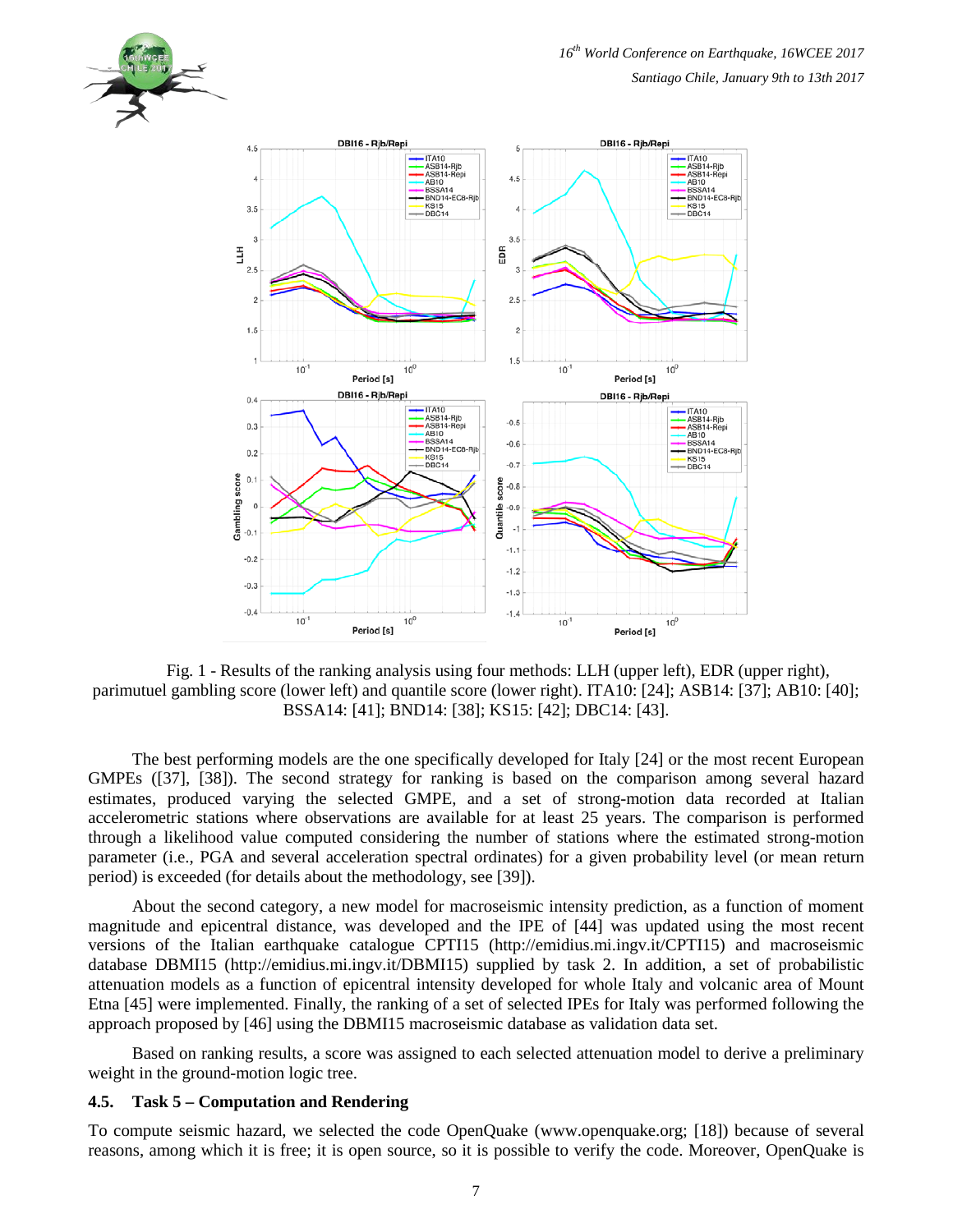

developed by GEM (www.globalquakemodel.org) and it is possible to easily interact with the developer team for modification or integration to the code as well as to ask for developing dedicated functions; it is also possible to get quick assistance for problems concerning the elaboration or installation issues. Finally, the code is continuously updated and it is used by a wide community in several countries.

The final hazard data will be collected in a geographical database, according to the specification of DPC, to allow the direct use within the DPC systems. The database will be the reference container for all the uses of the model: webGis interfaces, file download, reports, etc. The selected database is PostgreSQL (http://www.postgresql.org) with PostGIS extensions (http://postgis.net): it is free and open source software widely used all over the world for a great number of different applications, that also require robustness and high performance, and it is one of the format accepted by DPC. The geographical data will be referenced using as reference system the geographical WGS84 (EPSG 4326).

Part of the effort will be to disseminate the resulting data in the form of graphs, tables, maps, through both paper and electronic means. These data do not require to be changed over the time after the publication, and the dissemination tools can take advantage from this feature. We had a previous experience in disseminating the data resulted from the previous national project, MPS04 [47], which turned out to be of great interest and successful: a webGIS application allowing to view hazard maps, hazard curves and uniform hazard spectra. At the time it was an innovative tool for this scientific sector, it still remains valid despite scarcely adoption in the world. Hazard data will be then disseminated developing an analogous web tool, with extended features, to allow the users to receive more information and additional formats.

Different ways of data rendering were considered, each one with distinctive features and needs, requiring specific solutions: interactive hazard maps with graphs (hazard curves, uniform hazard spectra, etc.) of single specific coordinates; search tools by meta data (i.e. the catalog); download of data files with the hazard values visualized on the maps, to allow the users to perform their own elaborations; static maps to be downloaded; generation of pdf reports of specific hazards and location.

Different aspects were taken in consideration while developing the system. The efficiency is a crucial aspect in the development of the webGIS application, as we already experienced hundreds of requests per minute during the earthquakes of Abruzzo in 2009 and Emilia in 2012. During such events the bandwidth is a typical limiting factor, therefore we preferred solutions requiring low amount of data transfer, i.e. using map images with limited geographical details rather than maps based on photo images, like those offered by Google Maps. We considered the possibility of directly handling the hardware infrastructure as a strategic solution, in order to be able to monitor the usage and to optimize the configuration and the application: this was opposed to using the "cloud". We opted for an in-house server, by which it is possible to monitor the data access to the database and the system response, and possibly to scale-up the hardware. Another important aspect for an in-house solution with dedicated hardware is that upgrades of the O.S. and of the libraries can be turned down, and the application effectively frozen, avoiding the costs associated to the software upgrade and the associated application maintenance.

All the available information, organized in a web portal, will be provided with all the details required to public institutions for the publication (transparency) and to allow data re-use (open data). The complete documentation on the activity concerned with the realization of the MPS16 model will also be available.

#### **4.6. Task 6 - Validation**

In common practice, the reliability of a seismic hazard model is usually attributed on the consensus of the scientific community on the model's outcomes. A more objective approach is based on testing the seismic hazard model with the available data. Despite the obvious importance of this step to keep seismic hazard into a scientific domain, there is not yet a commonly accepted framework for testing seismic hazard models, and only a few approaches based on different assumptions have been proposed. The pervasive role of experts' opinion, the heterogeneous probabilistic approaches to build the models, and the scarcity of independent data for evaluation make this issue extremely challenging, both from a theoretical and practical point of view.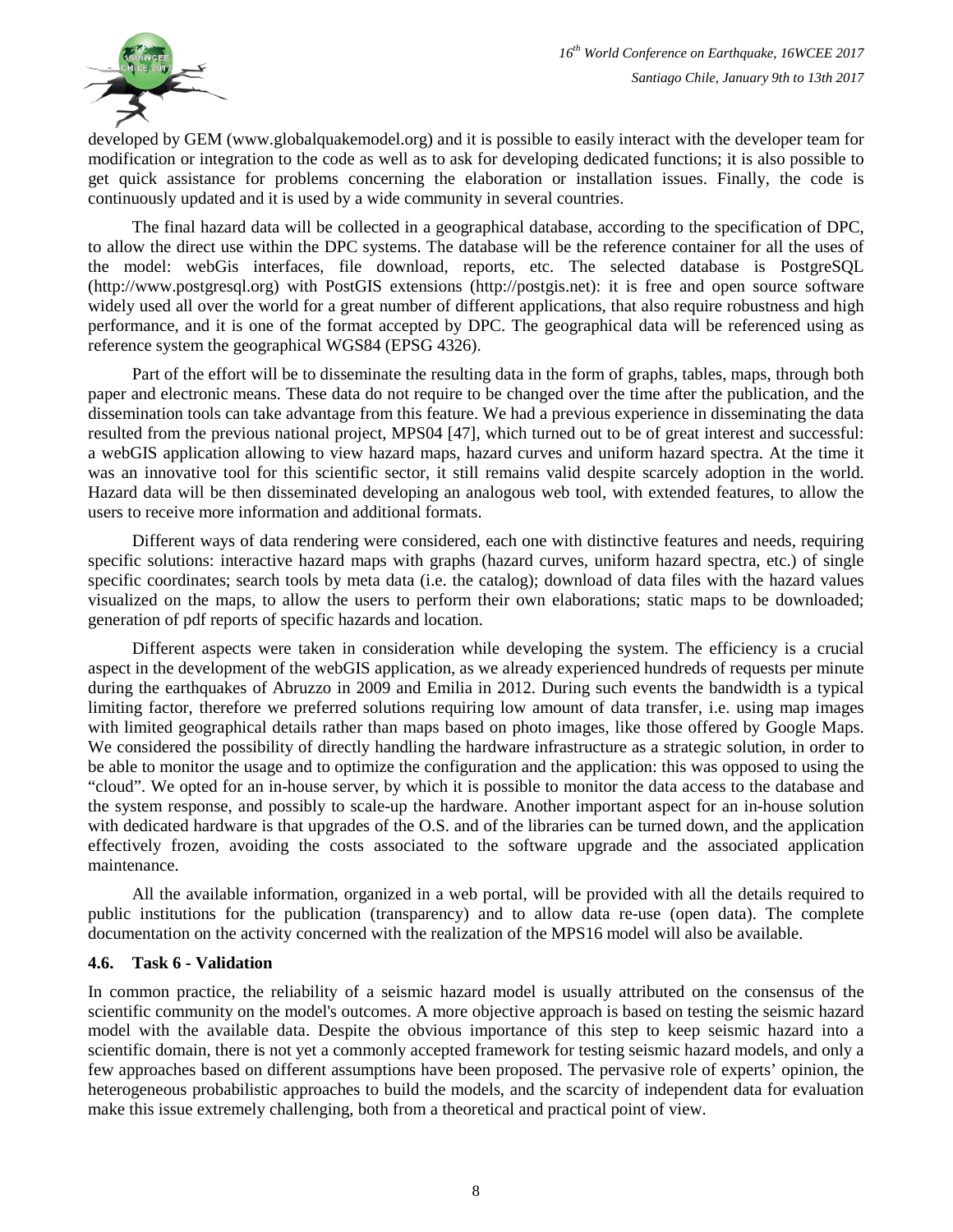

Seismic hazard is essentially expressed in probabilistic terms. We defer to [48] and references therein for a detailed discussion on the most important theoretical issues associated with a proper and meaningful validation of seismic hazard models. Here we just mention that any meaningful validation of seismic hazard models has to be embedded into a suitable and consistent probabilistic framework. Here we adopt the framework proposed in [48], in which the probability represents the expected long-term frequency of a set of exchangeable events that, in turn, defines the so-called experimental concept of validation. The definition of the experimental concept becomes the cornerstone of any validation test and it provides a framework for a correct interpretation of the results.

As far as long-term seismic hazard models are concerned, seismologists cannot usually evaluate models using independent data as requested for pure scientific evaluation. Some efforts in this direction is ongoing, but with some severe limitations (e.g. [49]). Most of the times, as for MPS16, only past data, which have been used more or less directly for building the hazard model, can be used for testing. Hence, instead of using the term validation – that is the cornerstone of science – we prefer to use the less ambitious term "consistency" of the model's output with data, i.e., to check if – in a well-defined experimental concept – the model is able to describe satisfactorily the data that have been used to build the model. A good consistency of the model with past data does not guarantee the reliability of the model in anticipating ground shaking from future earthquakes; on the other hand, a failure of consistency testing would under-mine the credibility of the model to forecast future ground shaking. MPS16 model is composed of the convolution of two main components: the seismicity rate models and the GMPEs. The most important target of our analysis is testing the consistency of the whole MPS16 model. However, we also recognize the importance to evaluate the consistency of single components of the model, so we also test the consistency of the seismicity rate models and GMPEs (see subsection 4.4).

Besides estimating the consistency of the final MPS16 model, or some of its components such as the seismicity rate models, with past data, we also compared different models that form MPS16 to rank them according to their retrospective forecasting (hereafter pastcasting) performances; we name this procedure "scoring". All hazard models (for instance, but not necessarily, the outcomes of a logic tree), and each single component will be also scored according to a few pre-selected specific metrics. The goal of scoring is to facilitate the merging of models in a final seismic hazard assessment.

Specifically, the testing of MPS16 was carried out in 4 different phases. In testing phase 1, we evaluated the consistency of the final MPS16 model using the past accelerometric data that are available in Italy. To this purpose we develop a new procedure to account properly the epistemic uncertainty. In testing phase 2, we test one of the outputs of MPS16, namely the seismic hazard model expressed in terms of macroseismic intensity. We compared the outcomes of the model with the intensity observations that occurred in the last centuries. In testing phase 3, we test for consistency each single seismicity rate model, comparing the rates with the seismicity that has been observed in the last centuries (taken from the CPTI15 catalog). In testing phase 4, we provide a quantitative scoring of each model based on the comparison of their past casting. This scoring could be useful to establish the weight of each model, but we underline that scoring a model is entirely based on data analysis, while establishing weights could require more subjective assessment, for instance, when the dataset used for scoring is not particularly large. The scoring is applied to the set of final hazard models as well as to single components such as the seismicity rate models and the GMPEs, using the databases described for the previous testing phases.

# **5. Conclusions**

The national scientific community released a new seismic hazard model (MPS16) for Italy after a 2 years project that involved more than 150 researchers. The main aspect we took care is the agreement within a broad community for a transparent and reproducible procedure that explored the many epistemic uncertainties in the input definition. The final model is not yet completed at the moment of the submission of this paper, so it is not possible here to discuss its main features and results. We presented the roadmap delineated for realizing a huge number of activities during the project to obtain a model in line with the most advanced international standards in probabilistic seismic hazard assessment.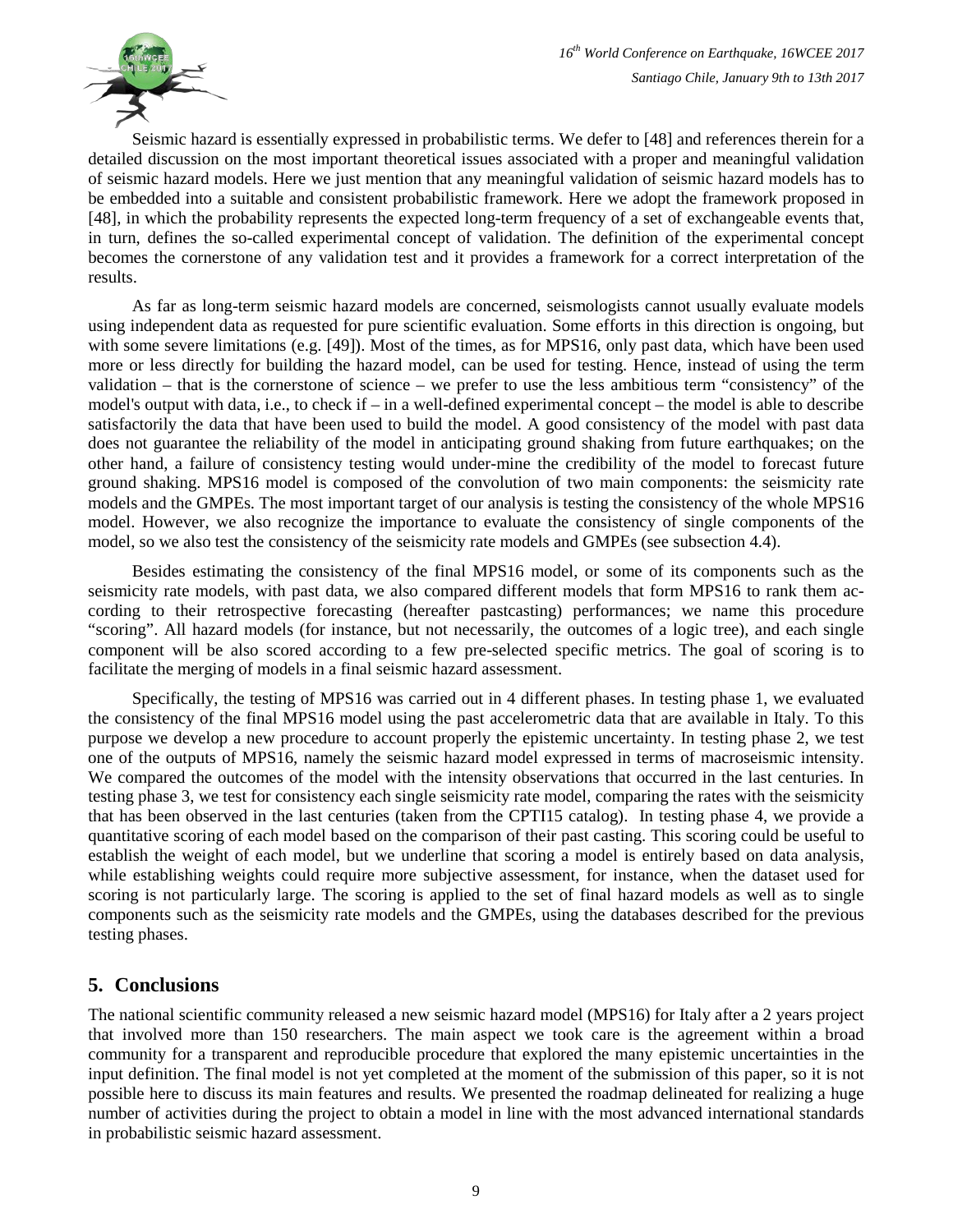# **6. References**

- [1] Meletti C, Galadini F, Valensise G, Stucchi M, Basili R, Barba S, Vannucci G, Boschi E (2008): A seismic source model for the seismic hazard assessment of the Italian territory. *Tectonophysics*, **450** (1), 85-108. DOI:10.1016/j.tecto.2008.01.003.
- [2] Meletti C, Rovida A, D'Amico V, Stucchi M (2014): Modelli di pericolosità sismica per l'area italiana: "MPS04-S1" e "SHARE". *Progettazione Sismica*, **5** (1), 15-25. Doi: 10.7414/PS.5.1.15-25
- [3] Slejko D, Peruzza L, Rebez A (1998): Seismic hazard maps of Italy. *Annals of Geophysics*, **41**, 183-214.
- [4] Cornell CA (1968): Engineering seismic risk analysis. *Bulletin of the Seismological Society of America*, **58**, 1583- 1606.
- [5] Meletti C, Patacca E, Scandone P (2000): Construction of a seismotectonic model: the case of Italy. *Pageoph*, **157**, 11- 35.
- [6] Camassi R, Stucchi M (1997): NT 4.1.1, un catalogo parametrico di terremoti di area italiana al di sopra della soglia di danno. *Rapporto tecnico GNDT*, Milano, 66 pp.. http://emidius.mi.ingv.it/NT/home.html.
- [7] Albarello D, Bosi V, Bramerini F, Lucantoni A, Naso G, Peruzza L, Rebez A, Sabetta F, Slejko D (2000): Carte di pericolosità sismica del territorio nazionale. *Quaderni di Geofisica*, **12**, Roma, 7 pp..
- [8] MPS Working Group (2004): Redazione della mappa di pericolosità sismica prevista dall'Ordinanza PCM del 20 marzo 2003 n. 3274, All. 1. Rapporto conclusivo per il Dipartimento della Protezione Civile, aprile 2004, Istituto Nazionale di Geofisica e Vulcanologia (INGV), Milano-Roma, 163 pp., http://zonesismiche.mi.ingv.it/
- [9] Stucchi M, Meletti C, Montaldo V, Crowley H, Calvi GM, Boschi E (2011): Seismic hazard assessment (2003-2009) for the Italian building code. *Bulletin of the Seismological Society of America*, **101**, 1885-1911.
- [10] NTC (Norme Tecniche per le Costruzioni) (2008): Norme Tecniche per le Costruzioni, Ministerial Decree 14/01/2008, *Official Gazette n. 29*, 4 February 2008.
- [11] Crowley H, Stucchi M, Meletti C, Calvi GM, Pacor F (2010): Revisiting Italian design code spectra following the L'Aquila earthquake, *Progettazione Sismica 'Speciale Abruzzo'* (special volume in English), 73-81.
- [12] Meletti C, D'Amico V, Ameri G, Rovida A, Stucchi M (2012): Seismic hazard in the Po Plain and the 2012 Emilia earthquakes. *Annals of Geophysics*, **55** (4), 623-629. doi: 10.4401/ag-6158.
- [13] Woessner J, Danciu L, Giardini D, Crowley H, Cotton F, Grünthal G, Valensise G, Arvidsson R, Basili R, Demircioglu MB, Hiemer S, Meletti C, Musson R, Rovida A, Sesetyan K, Stucchi M, the SHARE consortium (2015): The 2013 European seismic hazard model: key components and results. *Bulletin of Earthquake Engineering*, **13**, 3553- 3596.
- [14] Visini F, Meletti C, D'Amico V, Rovida A, Stucchi M (2016): Comparing the European (SHARE) and the reference Italian seismic hazard models. *EGU General Assembly 2016*, Vienna, 18-22 April 2016.
- [15] SSHAC (Senior Seismic Hazard Analysis Committee) (1997): Recommendations for probabilistic seismic haz-ard analysis: guidance on uncertainties and use of experts. *Report NUREG-CR-6372*, U.S. Nuclear Regulatory Commission, Washington D.C..
- [16] Gardner JK, Knopoff L (1974): Is the sequence of earthquakes in southern California, with 836 aftershocks removed, Poissonian? *Bulletin of the Seismological Society of America*, **64**, 1363–1367.
- [17] Basili R, Valensise G, Vannoli P, et al. (2008): The Database of Individual Seismogenic Sources (DISS), version 3: Summarizing 20 years of research on Italy's earthquake geology. *Tectonophysics*, **453**, 20–43. doi: 10.1016/j.tecto.2007.04.014
- [18] Pagani M, Monelli D, Weatherill G, Danciu L, Crowley H, Silva V, Henshaw P, Butler L, Nastasi M, Panzeri L, Simionato M, Vigano D (2014): OpenQuake Engine: an open hazard (and risk) software for the Global Earthquake Model. *Seismological Research Letters,* **85**, 692-702.
- [19] Frankel A (1995): Mapping Seismic Hazard in the Central and Eastern United States. *Seismological Research Letters*, **66** (4), 8-21.
- [20] Helmstetter A, Kagan YY, Jackson D D (2007): High-resolution time-independent grid-based forecast for  $M > 5$ earthquakes in California, *Seismological Research Letters*, **78** (1), 78–86.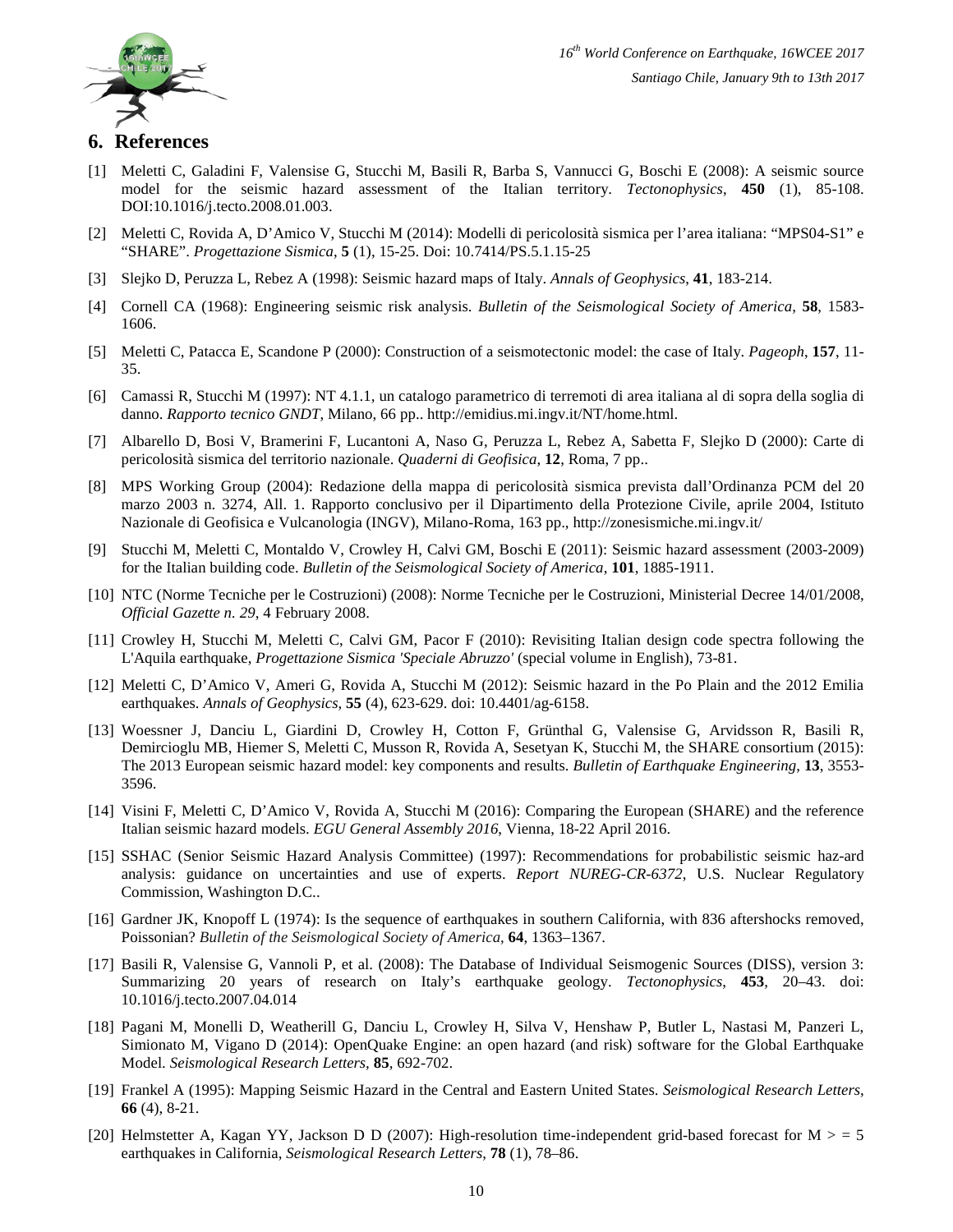

- [21] Kostrov VV (1974): Seismic moment and energy of earthquakes, and seismic flow of rock. *Izv. Acad. Sci. USSR, Phys. Solid Earth*, Engl. Trans., **1**, 23-44.
- [22] Bird P, Liu Z (2007): Seismic hazard inferred from tectonics: California. *Seismological Research Letters*, **78** (1), 37– 48, doi:10.1785/gssrl.78.1.37.
- [23] Woo G (1996): Kernel estimation methods for seismic hazard area source modelling. *Bulletin of the Seismological Society of America*, **86**, 353-362.
- [24] Bindi D, Pacor F, Luzi L, Puglia R, Massa M, Ameri G, Paolucci R (2011): Ground motion prediction equations derived from the Italian strong motion database. *Bulletin of Earthquake Engineering*, **9** (6), 1899-1920, doi:10.1007/s10518-011-9313-z.
- [25] Douglas J, Akkar S, Ameri G, Bard P-Y, Bindi D, Bommer JJ, Bora SS, Cotton F, Derras B, Hermkes M, Kuehn NM, Luzi L, Massa M, Pacor F, Riggelsen C, Sandıkkaya MA, Scherbaum F, Stafford PJ, Traversa P (2014): Comparisons among the five ground-motion models developed using RESORCE for the prediction of response spectral accelerations due to earthquakes in Europe and the Middle East. *Bulletin of Earthquake Engineering*, **12** (1), 341-358, doi:10.1007/s10518-013-9522-8.
- [26] Bozorgnia Y, Abrahamson NA, Al Atik L, Ancheta TD, Atkinson GM, Baker JW, Baltay A, Boore DM, Campbell KW, Chiou BS-J, Darragh R, Day S, Donahue J, Graves RW, Gregor N, Hanks T, Idriss IM, Kamai R, Kishida T, Kottke A, Mahin SA, Rezaeian S, Rowshandel B, Seyhan E, Shahi S, Shantz T, Silva W, Spudich P, Stewart JP, Watson-Lamprey J, Wooddell K, Youngs R (2014): NGA-West2 Research Project. *Earthquake Spectra*, **30** (3), 973- 987, doi:10.1193/072113EQS209M.
- [27] Petersen MD, Moschetti MP, Powers PM, Mueller CS, Haller KM, Frankel AD, Zeng Y, Rezaeian S, Harmsen SC, Boyd OS, Field N, Chen R, Rukstales KS, Luco N, Wheeler RL, Williams RA, Olsen AH (2014): Documentation for the 2014 update of the United States national seismic hazard maps. *U.S. Geological Survey Open-File Report 2014- 1091*, 243 p., [http://dx.doi.org/10.333/ofr20141091.](http://dx.doi.org/10.333/ofr20141091)
- [28] Luzi L, Hailemikael S, Bindi D, Pacor F, Mele F, Sabetta F (2008): *ITACA (ITalian ACcelerometric Archive): a web portal for the dissemination of Italian strong-motion data. Seismological Research Letters*, **79** (5), 716-722, doi: 10.1785/gssrl.79.5.716.
- [29] Pacor F, Paolucci R, Luzi L, Sabetta F, Spinelli A, Gorini A, Nicoletti M, Marcucci S, Filippi L, Dolce M (2011): *Overview of the Italian strong motion database ITACA 1.0. Bulletin of Earthquake Engineering*, **9** (6), 1723-1739, doi: 10.1007/s10518-011-9327-6.
- [30] ESM working group (2015): *Engineering strong-motion database, version 1.0,* doi: 10.13127/ESM.
- [31] Cotton F, Scherbaum F, Bommer JJ, Bungum H (2006): Criteria for selecting and adjusting ground-motion models for specific target regions: application to central Europe and rock sites. *Journal of Seismology*, **10** (2), 137-156, doi:10.1007/s10950-005-9006-7.
- [32] Bommer JJ, Douglas J, Scherbaum F, Cotton F, Bungum H, Fah D (2010): On the selection of ground-motion prediction equations for seismic hazard analysis. *Seismological Research Letters*, **81** (5), 783-793, doi:10.1785/gssrl.81.5.783.
- [33] Scherbaum F, Delavaud E, Riggelsen C (2009): Model selection in seismic hazard analysis: an information-theoretic perspective. *Bulletin of the Seismological Society of America*, **99** (6), 3234-3247.
- [34] Kale O, Akkar S (2013): A new procedure for selecting and ranking ground-motion prediction equations (GMPEs): The Euclidean Distance-Based Ranking (EDR) Method. *Bulletin of the Seismological Society of America*, **103** (2A), 1069-1084, doi:10.1785/0120120134.
- [35] Zechar JD, Zhuang J (2014): A parimutuel gambling perspective to compare probabilistic seismicity forecasts. *Geophysical Journal International*, **199**, 60-68. doi:10.1093/gji/ggu137.
- [36] Gneiting T, Raftery AE (2007): Strictly proper scoring rules, prediction, and estimation. *Journal of the American Statistical Association*, **102**, 359-378.
- [37] Akkar S, Sandikkaya MA, Bommer JJ (2014): Empirical ground-motion models for point- and extended-source crustal earthquake scenarios in Europe and the Middle East. *Bulletin of Earthquake Engineering*, **12** (1), 359-387, doi:10.1007/s10518-013-9461-4.
- [38] Bindi D, Massa M, Luzi L, Ameri G, Pacor F, Puglia R, Augliera P (2014): Pan-European ground-motion prediction